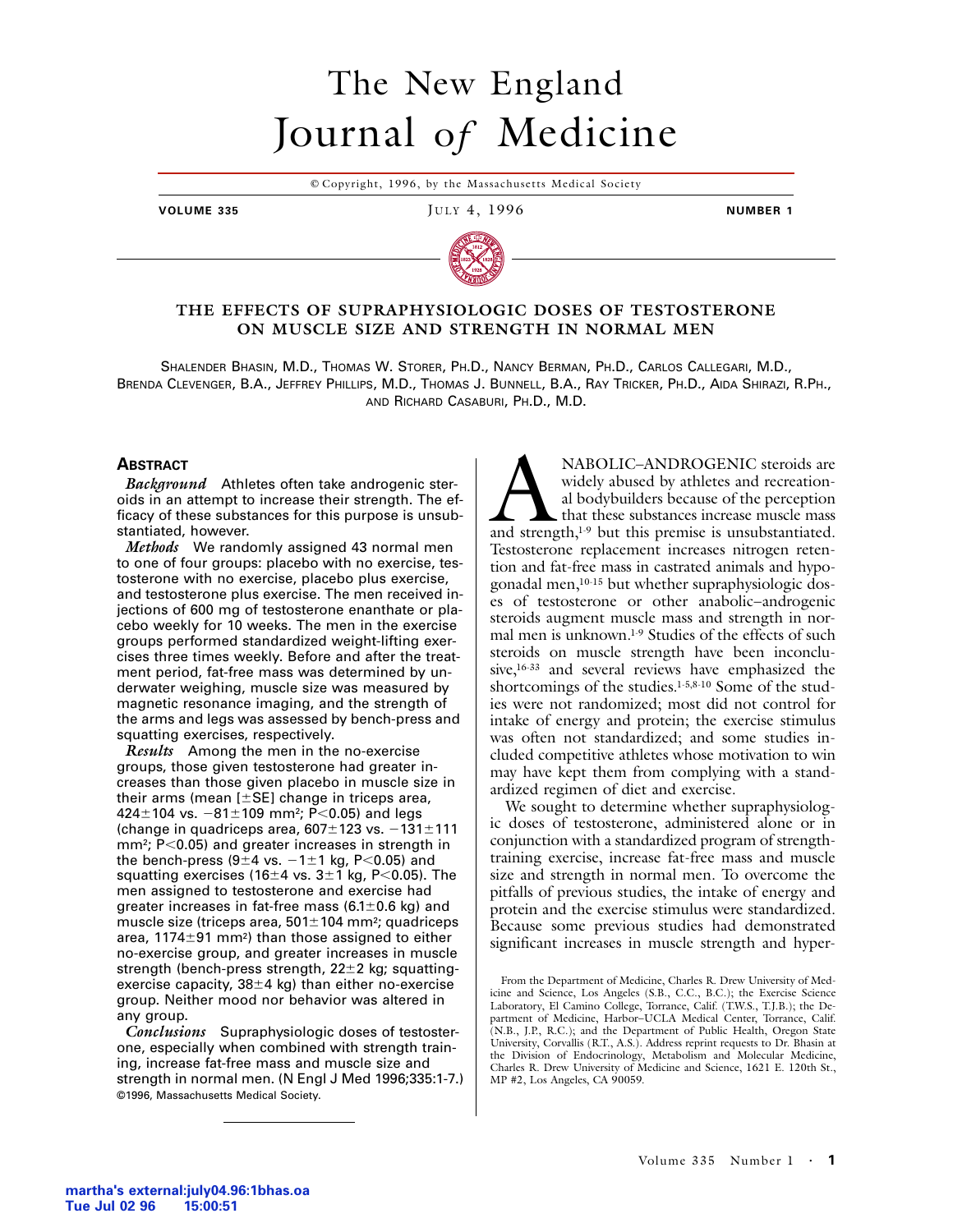trophy in experienced athletes but not in sedentary subjects, we studied men who had weight-lifting experience.

# **METHODS**

#### **Study Design**

This study was approved by the institutional review boards of the Harbor–UCLA Research and Education Institute and the Charles R. Drew University of Medicine and Science. All the study subjects gave informed written consent. The subjects were normal men weighing 90 to 115 percent of their ideal body weights; they were 19 to 40 years of age and had experience with weight lifting. They were recruited through advertisements in local newspapers and community colleges. None had participated in competitive sports in the preceding 12 months. Men who had ever taken anabolic agents or recreational drugs or had had a psychiatric or behavioral disorder were excluded from the study.

Of 50 men who were recruited, 7 dropped out during the control period because of problems with scheduling or compliance. The remaining 43 men were randomly assigned to one of four groups: placebo with no exercise, testosterone with no exercise, placebo plus exercise, and testosterone plus exercise. The study was divided into a 4-week control period, a 10-week treatment period, and a 16-week recovery period. During the four-week control period, the men were asked not to lift any weights or engage in strenuous aerobic exercise.

Of the 43 men, 3 dropped out during the treatment phase: 1 because of problems with compliance, 1 because illicit-drug use was detected by routine drug screening, and 1 because of an automobile accident. Forty men completed the study: 10 in the placebo, no-exercise group; 10 in the testosterone, no-exercise group; 9 in the placebo-plus-exercise group; and 11 in the testosteroneplus-exercise group.

#### **Standardization of Protein and Energy Intake**

Two weeks before day 1, the men were instructed to begin following a standardized daily diet containing 36 kcal per kilogram of body weight, 1.5 g of protein per kilogram, and 100 percent of the recommended daily allowance of vitamins, minerals, and trace elements. Compliance with the diet was verified every four weeks by three-day records of food consumption. The dietary intake was adjusted every two weeks on the basis of changes in body weight.

#### **Treatment**

The men received either 600 mg of testosterone enanthate in sesame oil or placebo intramuscularly each week for 10 weeks in the Clinical Research Center. This dose is six times higher than the dose usually given as replacement therapy in men with hypogonadism and is therefore supraphysiologic. Doses as high as 300 mg per week have been given to normal men for 16 to 24 weeks without major toxic effects.34

#### **Training Stimulus**

The men in the exercise groups received controlled, supervised strength training three days per week during the treatment period. All the men trained at equivalent intensities in relation to their strength scores before the training. The training consisted of a cycle of weight lifting at heavy intensity (90 percent of the maximal weight the man lifted for one repetition before the start of training), light intensity (70 percent of the pretraining onerepetition maximal weight), and medium intensity (80 percent of this maximal weight) on three nonconsecutive days each week.35 Regardless of the actual weights lifted, the training was held constant at four sets with six repetitions per set (a set is the number of complete repetitions of an exercise followed by rest). Because previous research had demonstrated increases in strength of ap-

**2**  $\cdot$  July 4, 1996

proximately 7 percent for the bench-press exercise and 12 percent for the squatting exercise after four to five weeks of training,35 the weights were increased correspondingly during the final five weeks of training in relation to the initial intensity. The number of sets was also increased from four to five, but the number of repetitions per set remained constant. The men were advised not to undertake any resistance exercise or moderate-to-heavy endurance exercise in addition to the prescribed regimen.

#### **Evaluation and Outcome Measures**

The primary end points were fat-free mass, muscle size as measured by magnetic resonance imaging (MRI), and muscle strength as based on the one-repetition maximal weight lifted during the bench-press and squatting exercises before and after the 10-week treatment period. Serum concentrations of total and free testosterone, luteinizing hormone, follicle-stimulating hormone, and sex hormone–binding globulin were measured on days 14 and 28 of the control period and days 2, 3, 7, 14, 28, 42, 56, and 70 of the treatment period. Blood counts, blood chemistry (including serum aminotransferases), serum concentrations of prostatespecific antigen, and plasma concentrations of total cholesterol, low-density lipoprotein (LDL) cholesterol, high-density lipoprotein (HDL) cholesterol, and triglycerides were measured at the start of the control period and on day 4; on days 28, 56, and 70 of the treatment period; and four months after the discontinuation of treatment. Periodic evaluations to identify adverse effects were performed by examiners unaware of the study-group assignments on days 1 and 28 of the control period; days 28, 56, and 70 of the treatment period; and four months after the discontinuation of treatment. Mood and behavior were evaluated during the first week of the control period and after 6 and 10 weeks of treatment. Sexual function and semen characteristics were not assessed.

#### **Assessment of Muscle Size**

Muscle size was measured by MRI of the arms and legs at the humeral or femoral mid-diaphyseal level, the junction of the upper third and middle third of the bone, and the junction of the middle third and lower third. The cross-sectional areas of the arms and legs, the subcutaneous tissue, the muscle compartment, and the quadriceps and triceps muscles were computed, and the areas at the three levels were averaged.

#### **Analysis of Body Composition**

Fat-free mass was estimated on the basis of measurements of body density obtained by underwater weighing. During weighing, the men were asked to exhale to the residual volume, as measured by helium dilution.

#### **Measures of Muscle Strength**

The effort-dependent performance of muscle was assessed on the basis of the maximal weight lifted for one repetition during the bench-press and squatting exercises.36 Each man completed increasingly more difficult lifts with the same weights and bars that he used during training; in each exercise, the maximal weight lifted (the one-repetition maximum) was recorded as a measure of muscle strength.

#### **Hormone Measurements**

Serum concentrations of luteinizing hormone and follicle-stimulating hormone were measured by immunofluorometric assays,<sup>36</sup> each with a sensitivity of 0.05 IU per liter. Serum testosterone was measured by immunoassay,37 and free testosterone was measured by equilibrium dialysis.37 Serum concentrations of sex hormone– binding globulin and prostate-specific antigen were measured by immunoassays using reagents purchased from Delphia–Wallac (Turku, Finland) and Hybritech (San Diego, Calif.), respectively.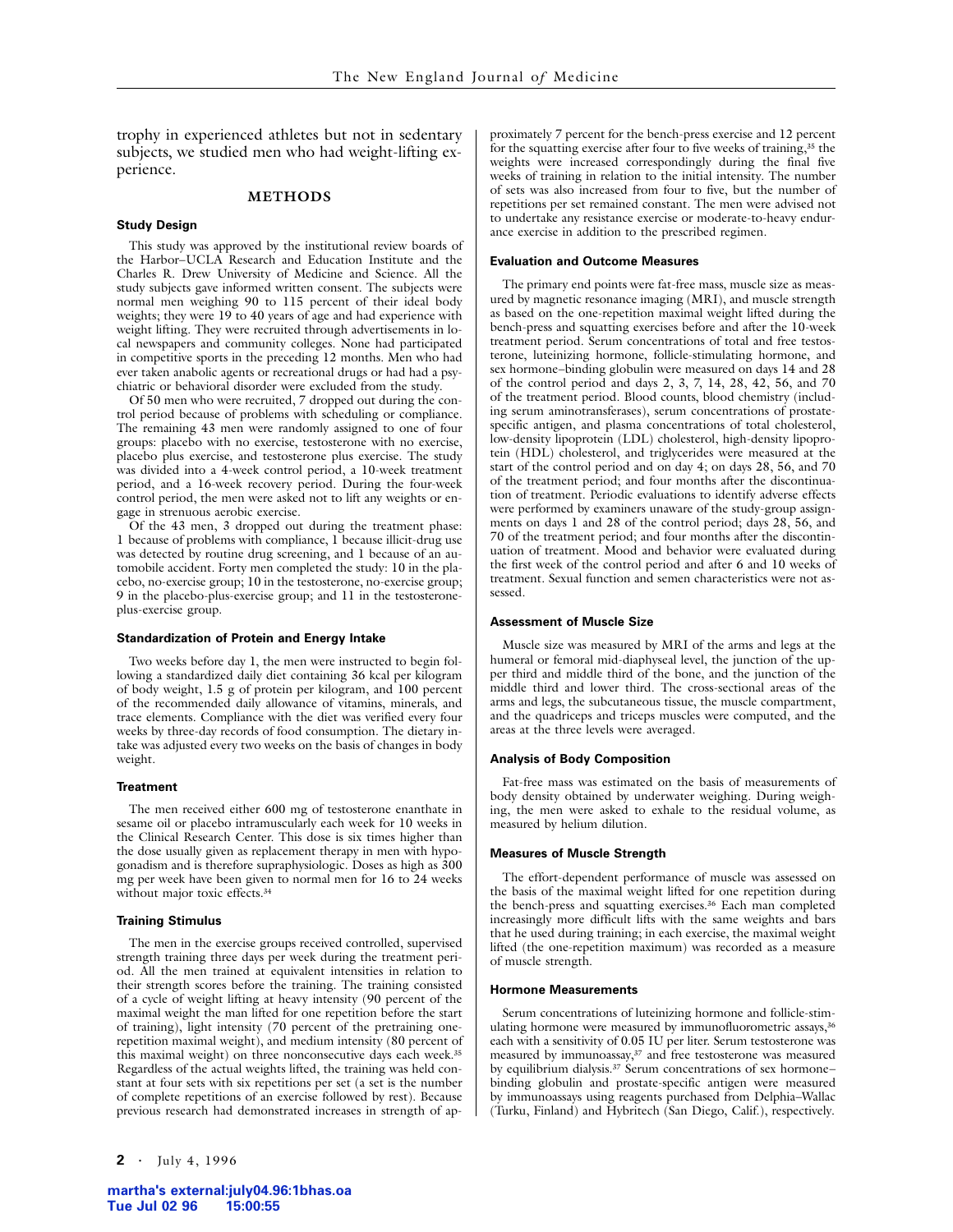| <b>TABLE 1. BASE-LINE CHARACTERISTICS</b><br>OF THE STUDY SUBJECTS.* |            |                 |                 |                                        |  |
|----------------------------------------------------------------------|------------|-----------------|-----------------|----------------------------------------|--|
| <b>GROUP</b>                                                         | AGE        | <b>WEIGHT</b>   | <b>HEIGHT</b>   | <b>BODY-MASS</b><br>INDEX <sup>†</sup> |  |
|                                                                      | yr         | kg              | cm              |                                        |  |
| No exercise                                                          |            |                 |                 |                                        |  |
| Placebo                                                              | $27 + 5$   | $79.5 \pm 13.6$ | $177.5 \pm 7.7$ | $25.1 \pm 2.9$                         |  |
| Testosterone                                                         | $26 \pm 6$ | $82.2 \pm 6.0$  | $177.1 \pm 7.2$ | $26.4 \pm 3.1$                         |  |
| Exercise                                                             |            |                 |                 |                                        |  |
| Placebo                                                              | $26 \pm 6$ | $85.5 \pm 9.7$  | $181.0 \pm 5.8$ | $26.2 \pm 3.2$                         |  |
| Testosterone                                                         | $30 + 7$   | $76.0 \pm 10.0$ | $175.6 \pm 6.4$ | $24.6 \pm 2.9$                         |  |

 $*$ Plus–minus values are means  $+SD$ 

†Calculated as the weight in kilograms divided by the square of the height in meters.

#### **Assessment of Mood and Behavior**

A standardized Multidimensional Anger Inventory<sup>38</sup> that includes 38 questions to measure the frequency, duration, magnitude, and mode of expression of anger, arousal of anger, hostile outlook, and anger-eliciting situations and a Mood Inventory that includes questions pertaining to general mood, emotional stability, and angry behavior were administered before, during (week 6), and after the treatment (unpublished data). For each man a live-in partner, spouse, or parent answered the same questions about the man's mood and behavior.

#### **Statistical Analysis**

The Shapiro and Wilk test was used to test whether the outcome variables had a normal distribution. Changes were computed for each subject as the difference between the values for each variable at the beginning and end of the treatment period (from day 0 to day 70). These values were averaged among the subjects in each group to obtain the group means. Analysis of variance was used to determine whether there were base-line differences among the four groups. Two-tailed, paired t-tests were used to test for changes in each outcome variable in each group. If there was a change, an analysis of variance was used to test for differences between groups in the amount of change, and then Scheffé's test was used to assess pairwise differences. This test adjusts for multiple comparisons, but it does not yield exact P values for pairwise comparisons between groups.

## **RESULTS**

The four groups were similar with respect to age and weight, height, and body-mass index before treatment (Table 1). Acne developed in three men receiving testosterone and one receiving placebo, and two men receiving testosterone reported breast tenderness, but no other side effects were noted. The serum liver-enzyme concentrations, hemoglobin concentrations, hematocrits, and red-cell counts did not change in any study group (Table 2). Serum creatinine concentrations did not change, except in the testosterone-plus-exercise group, in which the mean  $(\pm SE)$  serum creatinine concentration increased from 1.0 mg per deciliter (88 *m*mol per liter) to 1.1 mg per deciliter (97  $\mu$ mol per liter) (P=0.02). Plasma concentrations of total and LDL cholesterol and triglycerides did not change in any study group; plasma HDL cholesterol decreased significantly in the placebo-plus-exercise group. There was no change in the serum concentration of prostate-specific antigen in any group.

#### **Endocrine Responses**

The base-line serum concentrations of total and free testosterone in the four groups were similar. The serum concentrations of total and free testosterone increased significantly in the two testosterone

| <b>TABLE 2. HEMOGLOBIN AND PLASMA LIPID CONCENTRATIONS</b> |
|------------------------------------------------------------|
| BEFORE AND AFTER THE 10 WEEKS OF TREATMENT.*               |

| <b><i>VARIABLE</i></b>    |                | <b>NO EXERCISE</b>  | <b>EXERCISE</b> |                     |
|---------------------------|----------------|---------------------|-----------------|---------------------|
|                           | PLACEBO        | <b>TESTOSTERONE</b> | PLACEBO         | <b>TESTOSTERONE</b> |
| Hemoglobin $(g/dl)$       |                |                     |                 |                     |
| Base line                 | $14.9 \pm 0.2$ | $15.1 \pm 0.2$      | $14.5 \pm 0.3$  | $15.3 \pm 0.4$      |
| $10 \text{ wk}$           | $15.0 \pm 0.3$ | $15.5 \pm 0.2$      | $14.3 \pm 0.4$  | $15.7 \pm 0.2$      |
| HDL cholesterol (mg/dl)   |                |                     |                 |                     |
| Base line                 | $39 + 2$       | $37 + 3$            | $42 \pm 3$      | $40 \pm 2$          |
| $10 \text{ wk}$           | $36 \pm 3$     | $34 \pm 3$          | $37 + 31$       | $36 \pm 3$          |
| LDL cholesterol $(mg/dl)$ |                |                     |                 |                     |
| Base line                 | $113 \pm 10$   | $133 \pm 7$         | $117 \pm 6$     | $128 \pm 12$        |
| $10 \text{ wk}$           | $116 \pm 11$   | $133+9$             | $115 \pm 7$     | $121 \pm 10$        |
| Triglycerides (mg/dl)     |                |                     |                 |                     |
| Base line                 | $155 \pm 36$   | $147 + 25$          | $105 \pm 14$    | $146 \pm 15$        |
| $10 \text{ wk}$           | $139 + 27$     | $111 \pm 13$        | $104 \pm 21$    | $125 \pm 15$        |

\*Plasma lipid concentrations were measured in 9 men assigned to placebo with no exercise, 8 men assigned to testosterone with no exercise, 8 men assigned to placebo plus exercise, and 10 men assigned to testosterone plus exercise. HDL denotes high-density lipoprotein, and LDL low-density lipoprotein. To convert values for hemoglobin to millimoles per liter, multiply by 0.62; to convert values for cholesterol to millimoles per liter, multiply by 0.02586; and to convert values for triglycerides to millimoles per liter, multiply by 0.0113. Plus–minus values are means  $\pm$ SE.

 $\uparrow$ P=0.04 for the comparison with the base-line value.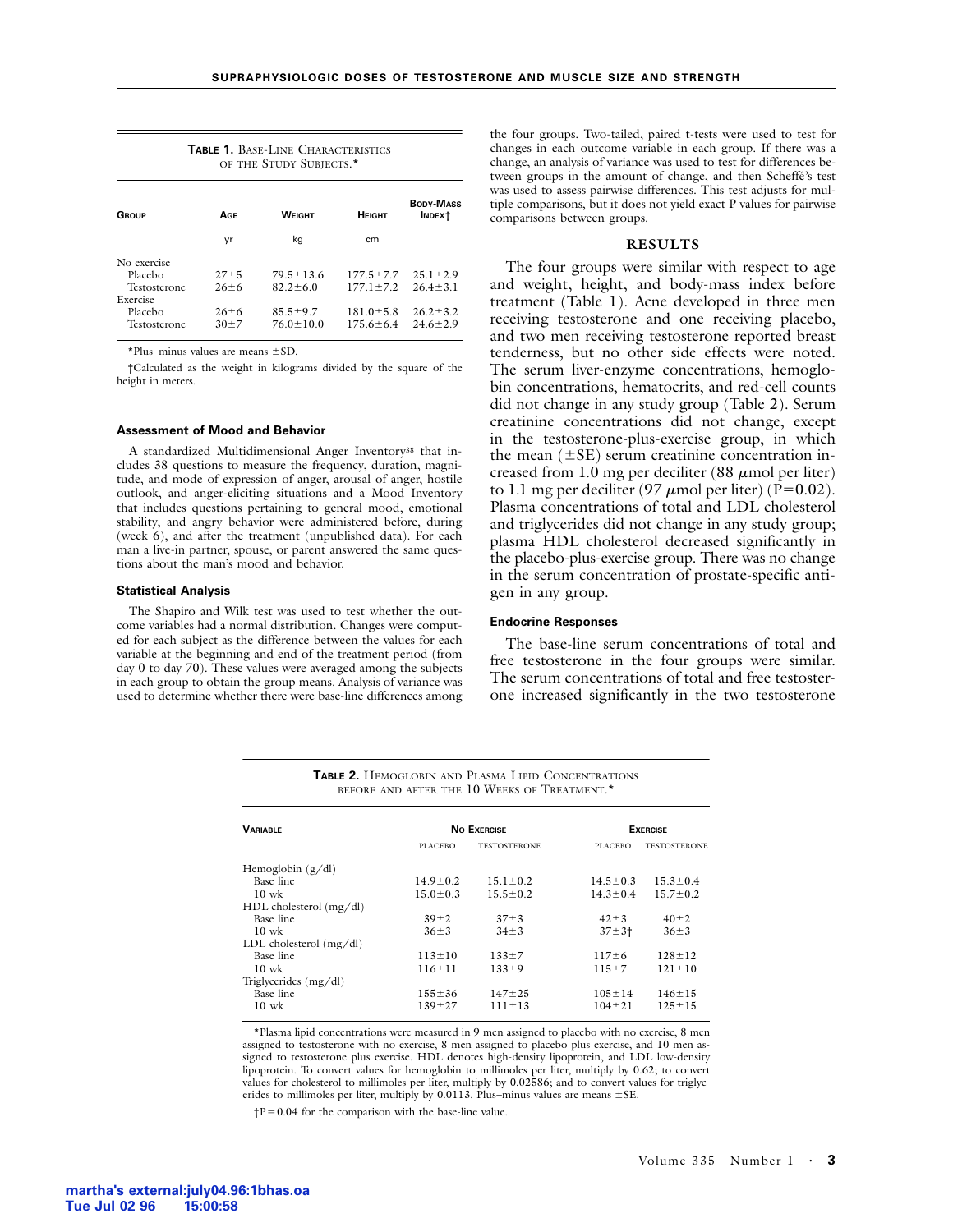| <b>HORMONE</b>                           |               | <b>NO EXERCISE</b>     |                | <b>EXERCISE</b>        |  |
|------------------------------------------|---------------|------------------------|----------------|------------------------|--|
|                                          | PLACEBO.      | <b>TESTOSTERONE</b>    | <b>PLACEBO</b> | <b>TESTOSTERONE</b>    |  |
| Total testosterone (ng/dl)               |               |                        |                |                        |  |
| Base line                                | $516 \pm 58$  | $502 \pm 63$           | $557 + 45$     | $431 \pm 38$           |  |
| $10 \text{ wk}$                          | $453 \pm 35$  | $2828 \pm 417$ † $\pm$ | $667 \pm 117$  | $3244 \pm 305$ † $\pm$ |  |
| Free testosterone $(pg/ml)$              |               |                        |                |                        |  |
| Base line                                | $74 + 7$      | $79 + 7$               | $83+7$         | $90 \pm 6$             |  |
| $10 \text{ wk}$                          | $74 + 13$     | $497 \pm 62$ † $\pm$   | $81 \pm 9$     | $572 + 53 + 1$         |  |
| Luteinizing hormone<br>(mIU/ml)          |               |                        |                |                        |  |
| Base line                                | $3.3 \pm 0.4$ | $3.8 \pm 0.6$          | $4.0 \pm 0.7$  | $3.3 \pm 0.5$          |  |
| $10 \text{ wk}$                          | $4.3 \pm 0.9$ | $0.4 \pm 0.2$ † $\pm$  | $4.4 \pm 1.1$  | $0.4 \pm 0.2$ †1       |  |
| Follicle-stimulating hormone<br>(mIU/ml) |               |                        |                |                        |  |
| Base line                                | $3.1 \pm 0.3$ | $3.1 \pm 0.4$          | $3.2 \pm 0.6$  | $3.0 \pm 0.6$          |  |
| $10 \text{ wk}$                          | $2.7 \pm 0.3$ | $0.3 \pm 0.2$ † $\pm$  | $4.4 \pm 1.1$  | $0.10 \pm 0.03$ †1     |  |
| Sex hormone-binding<br>globulin (ng/dl)  |               |                        |                |                        |  |
| Base line                                | $224 \pm 33$  | $256 \pm 34$           | $353 \pm 41$   | $271 \pm 43$           |  |
| $10 \text{ wk}$                          | $244 \pm 53$  | $176 \pm 241$ \$       | $320 \pm 31$   | $201 \pm 34 \pm 1$     |  |

**TABLE 3.** SERUM CONCENTRATIONS OF ENDOCRINE HORMONES IN THE STUDY SUBJECTS BEFORE AND AFTER THE 10 WEEKS OF TREATMENT.\*

\*Values at 10 weeks were obtained 1 week after the final injection. To convert values for total testosterone to nanomoles per liter, multiply by 0.0347; to convert values for free testosterone to picomoles per liter, multiply by 3.47; to convert values for sex hormone–binding globulin to nanomoles per liter, multiply by  $0.12$ . Plus–minus values are means  $\pm$ SE.

 $\text{+P}$ <0.001 for the comparison with the corresponding base-line value.

‡P,0.05 for the comparison of the difference between this value and the base-line value with the corresponding difference in either placebo group.

 $$P=0.008$  for the comparison with the corresponding base-line value.

 $\P$ P=0.05 for the comparison with the corresponding base-line value.

groups, but not in the placebo groups (Table 3). The base-line serum concentrations of luteinizing hormone, follicle-stimulating hormone, and sex hormone–binding globulin were similar in the four groups, and the concentrations decreased significantly in the two testosterone groups.

# **Body Weight and Composition**

Body weight did not change significantly in the men in either placebo group (Table 4). The men given testosterone without exercise had a significant mean increase in total body weight, and those in the testosterone-plus-exercise group had an average increase of 6.1 kg in body weight — a greater increase than in the other three groups.

Fat-free mass did not change significantly in the group assigned to placebo but no exercise (Table 4 and Fig. 1). The men treated with testosterone but no exercise had an increase of 3.2 kg in fat-free mass, and those in the placebo-plus-exercise group had an increase of 1.9 kg. The increase in the testosteroneplus-exercise group was substantially greater (averaging 6.1 kg). The percentage of body fat did not change significantly in any group (data not shown).

#### **Muscle Size**

The mean cross-sectional areas of the arm and leg muscles did not change significantly in the placebo groups, whether the men had exercise or not (Table 4 and Fig. 1). The men in the testosterone groups had significant increases in the cross-sectional areas of the triceps and the quadriceps (Table 4); the group assigned to testosterone without exercise had a significantly greater increase in the cross-sectional area of the quadriceps than the placebo-alone group, and the testosterone-plus-exercise group had greater increases in quadriceps and triceps area than either the testosterone-alone or the placeboplus-exercise group  $(P<0.05)$ .

## **Muscle Strength**

Muscle strength in the bench-press and the squatting exercises did not change significantly over the 10-week period in the group assigned to placebo with no exercise. The men in the testosterone-alone and placebo-plus-exercise groups had significant increases in the one-repetition maximal weights lifted in the squatting exercises, averaging 19 percent and 21 percent, respectively (Table 4 and Fig. 1). Similarly, mean bench-press strength increased in these two groups by 10 percent and 11 percent, respectively. In the testosterone-plus-exercise group, the increase in muscle strength in the squatting exercise (38 percent) was greater than that in any other group, as was the increase in bench-press strength (22 percent).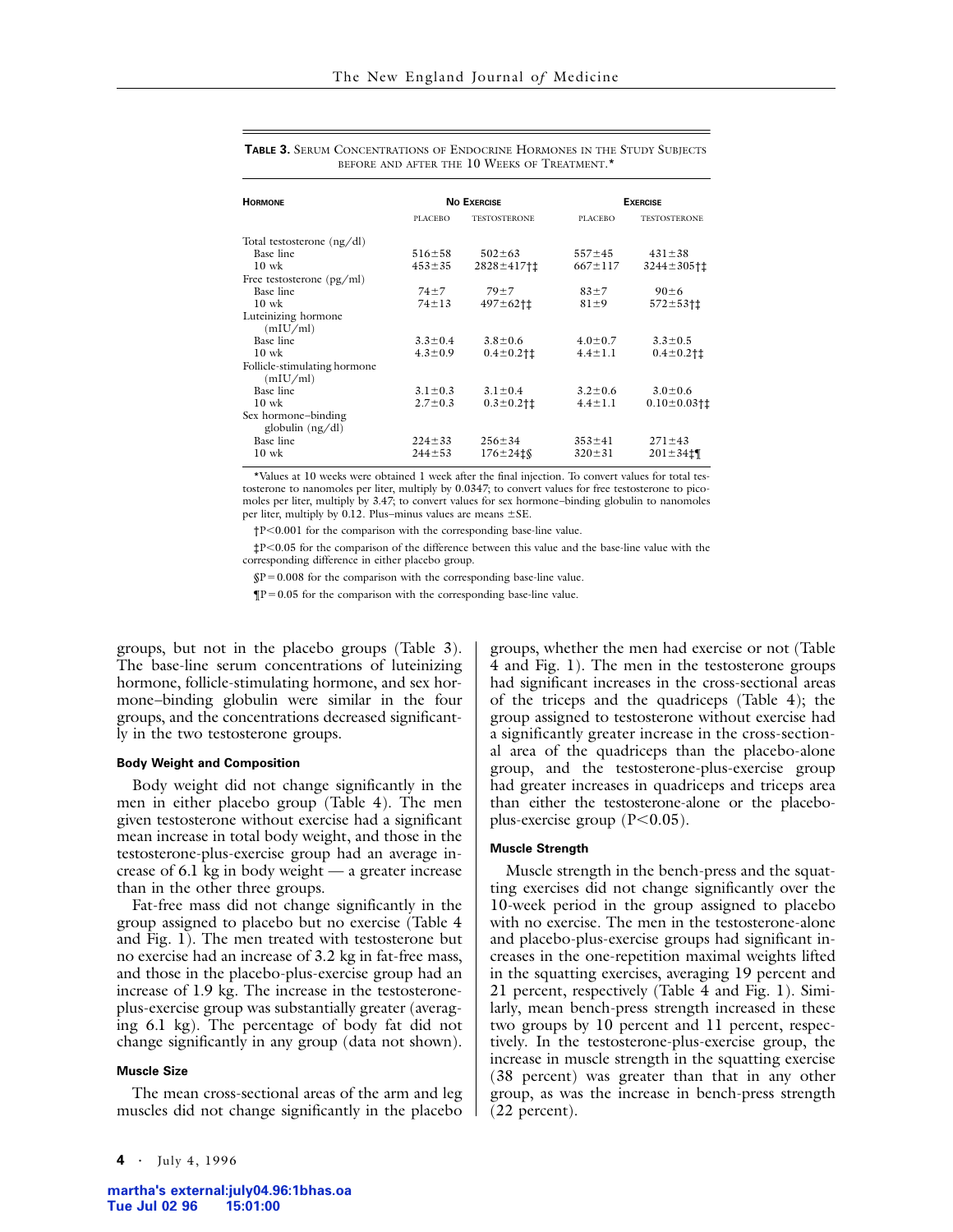| <b>VARIARIF</b>                    |                | <b>NO EXERCISE</b>  |                  | <b>EXERCISE</b>     |  |
|------------------------------------|----------------|---------------------|------------------|---------------------|--|
|                                    | <b>PLACEBO</b> | <b>TESTOSTERONE</b> | <b>PLACEBO</b>   | <b>TESTOSTERONE</b> |  |
| Body weight (kg)                   |                |                     |                  |                     |  |
| Base line                          | $79.5 \pm 4.3$ | $82.2 \pm 1.9$      | $85.5 \pm 3.3$   | $76.0 \pm 3.0$      |  |
| $10 \text{ wk}$                    | $80.8 \pm 4.4$ | $85.7 \pm 1.5$      | $86.4 \pm 2.9$   | $82.0 \pm 2.8$ †    |  |
| P value                            |                | 0.004               |                  | < 0.001             |  |
| Fat-free mass (kg)                 |                |                     |                  |                     |  |
| Base line                          | $65.1 \pm 2.5$ | $69.9 \pm 1.3$      | $72.1 \pm 2.3$   | $65.3 \pm 1.8$      |  |
| $10 \text{ wk}$                    | $65.9 \pm 2.7$ | $73.1 \pm 2.2$      | $74.1 \pm 2.2$   | $71.4 \pm 1.81$     |  |
| P value                            |                |                     | 0.017            | < 0.001             |  |
| Triceps area (mm <sup>2</sup> )    |                |                     |                  |                     |  |
| Base line                          | $3621 \pm 213$ | $3579 \pm 260$      | $4,052 \pm 262$  | $3483 \pm 217$      |  |
| $10 \text{ wk}$                    | $3539 \pm 226$ | $4003 \pm 229$ §    | $4,109 \pm 230$  | $3984 \pm 239$      |  |
| P value                            |                | 0.003               |                  | < 0.001             |  |
| Quadriceps area (mm <sup>2</sup> ) |                |                     |                  |                     |  |
| Base line                          | $8796 \pm 561$ | $9067 \pm 398$      | $9,920 \pm 569$  | $8550 \pm 353$      |  |
| $10 \text{ wk}$                    | $8665 \pm 481$ | 9674±472§           | $10,454 \pm 474$ | 9724±348¶           |  |
| P value                            |                | < 0.001             |                  | < 0.001             |  |
| Bench-press exercise (kg lifted)   |                |                     |                  |                     |  |
| Base line                          | $88 + 5$       | $96 \pm 8$          | $109 \pm 12$     | $97 \pm 6$          |  |
| $10 \text{ wk}$                    | $88 + 5$       | $105 \pm 8$         | $119 \pm 11$ \$  | 119±6‡              |  |
| P value                            |                |                     | 0.005            | < 0.001             |  |
| Squatting exercise (kg lifted)     |                |                     |                  |                     |  |
| Base line                          | $102 \pm 6$    | $103 \pm 8$         | $126 \pm 13$     | $102 \pm 5$         |  |
| $10 \text{ wk}$                    | $105 \pm 6$    | $116 \pm 5$         | $151 \pm 13$     | $140 \pm 5$ ¶       |  |
| P value                            |                | 0.004               | < 0.001          | < 0.001             |  |
|                                    |                |                     |                  |                     |  |

**TABLE 4.** BODY WEIGHT, FAT-FREE MASS, AND MUSCLE SIZE AND STRENGTH BEFORE AND AFTER THE 10 WEEKS OF TREATMENT.\*

\*P values are shown for the comparison of the 10-week values with the base-line values when P $\leq$ 0.05. Plus–minus values are means  $\pm$ SE.

†P,0.05 for the comparison of the change from base line with that in either placebo group.

‡P,0.05 for the comparison of the change from base line with that in either no-exercise group.

 $$P<0.05$  for the comparison of the change from base line with that in the group assigned to placebo with no exercise.

¶P,0.05 for the comparison of the change from base line with that in the other three groups.

#### **Mood and Behavior**

No differences were found between the exercise groups and the no-exercise groups or between the placebo groups and the testosterone groups in any of the five subcategories of anger assessed by the Multidimensional Anger Inventory. No significant changes in mood or behavior were reported by the men on the Mood Inventory or by their live-in partners, spouses, or parents on the Observer Mood Inventory.

#### **DISCUSSION**

Our results show that supraphysiologic doses of testosterone, especially when combined with strength training, increase fat-free mass, muscle size, and strength in normal men when potentially confounding variables, such as nutritional intake and exercise stimulus, are standardized. The combination of strength training and testosterone produced greater increases in muscle size and strength than were achieved with either intervention alone. The combined regimen of testosterone and exercise led to an increase of 6.1 kg in fat-free mass over the course of

10 weeks; this increase entirely accounted for the changes in body weight.

The exercise was standardized in all the men, and therefore the effects of testosterone on muscle size and strength cannot be attributed to more intense training in the groups receiving the treatment. Careful selection of experienced weight lifters, the exclusion of competitive athletes, and close follow-up ensured a high degree of compliance with the regimens of exercise, treatment, and diet, which was verified by three-day food records (data not shown) and the values obtained for serum testosterone, luteinizing hormone, and follicle-stimulating hormone. Except for one man who missed one injection, all the men received all their scheduled injections. It has been argued that studies in which large doses of androgens are used cannot be truly blinded because of the occurrence of acne or other side effects. In this study, neither the investigators nor the personnel performing the measurements knew the study-group assignments. Three men receiving testosterone and one man receiving placebo had acneiform eruptions; these men may have assumed themselves to be receiving testosterone. Thus, it cannot be stated with certainty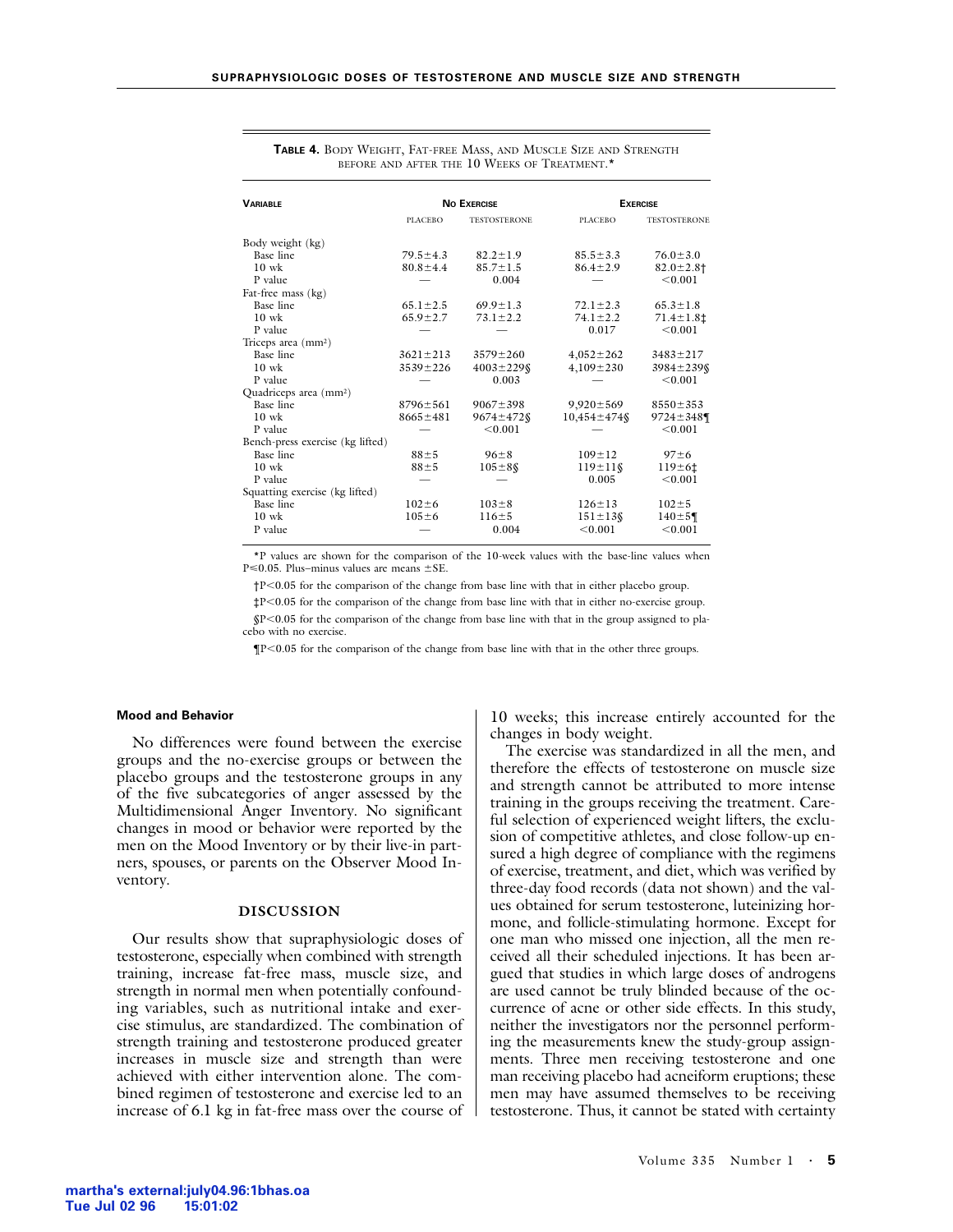

Figure 1. Changes from Base Line in Mean (±SE) Fat-free Mass, Triceps and Quadriceps Cross-Sectional Areas, and Muscle Strength in the Bench-Press and Squatting Exercises over the 10 Weeks of Treatment.

The P values shown are for the comparison between the change indicated and a change of zero. The asterisks indicate P<0.05 for the comparison between the change indicated and that in either no-exercise group; the daggers,  $P<0.05$  for the comparison between the change indicated and that in the group assigned to placebo with no exercise; and the double daggers,  $P<0.05$  for the comparison between the change indicated and the changes in all three other groups.

that the men were completely unaware of the nature of their treatments.

The doses of androgenic steroids used in previous studies were low,1-5,11,12 mostly because of concern about potential toxic effects. In contrast, to our knowledge the dose of testosterone enanthate administered in this study (600 mg per week) is the highest administered in any study of athletic performance. Undoubtedly, some athletes and bodybuilders take even higher doses than those we gave. Furthermore, athletes often "stack" androgenic and anabolic steroids, taking multiple forms simultaneously. We do not know whether still higher doses of testosterone or the simultaneous administration of several steroids would have more pronounced effects. The absence of systemic toxicity during testosterone treatment was consistent with the results of studies of the contraceptive efficacy of that hormone.<sup>34</sup>

The method used in this study to evaluate muscle performance on the basis of the one-repetition maximal weight lifted is dependent on effort. Although the men receiving testosterone did have increases in muscle size, some of the gains in strength may have resulted from the behavioral effects of testosterone.

The dose dependency of the action of testosterone on fat-free mass and protein synthesis has not been well studied. Forbes<sup>39</sup> proposed a single doseresponse curve extending from the hypogonadal to the supraphysiologic range. Others have suggested that there may be two dose–response curves: one in the hypogonadal range, with maximal responses corresponding to the serum testosterone concentrations at the lower end of the range in normal men, and the second in the supraphysiologic range, presumably representing a separate mechanism of action — that is, a pathway of independent androgen receptors.1,40

Supraphysiologic doses of testosterone, with or without exercise, did not increase the occurrence of angry behavior by these carefully selected men in the controlled setting of this experiment. Our results, however, do not preclude the possibility that still higher doses of multiple steroids may provoke angry behavior in men with preexisting psychiatric or behavioral problems.

Our results in no way justify the use of anabolic– androgenic steroids in sports, because, with extended use, such drugs have potentially serious adverse effects on the cardiovascular system, prostate, lipid metabolism, and insulin sensitivity. Moreover, the use of any performance-enhancing agent in sports raises serious ethical issues. Our findings do, however, raise the possibility that the short-term administration of androgens may have beneficial effects in immobilized patients, during space travel, and in patients with cancer-related cachexia, disease caused by the human immunodeficiency virus, or other chronic wasting disorders.

Supported by a grant (1 RO1 DK 45211) from the National Institutes of Health, by a General Clinical Research Center grant (MO-00543), and by grants (P20RR11145-01, a Clinical Research Infrastructure Initiative; and G12RR03026) from the Research Centers for Minority Institutions.

*We are indebted to Dr. Indrani Sinha-Hikim for the serum hormone assays, to Dr. Paul Fu for the plasma lipid measurements, to the staff of the General Clinical Research Center for conducting the studies, and to BioTechnology General Corporation, Iselin, New Jersey, for providing testosterone enanthate.*